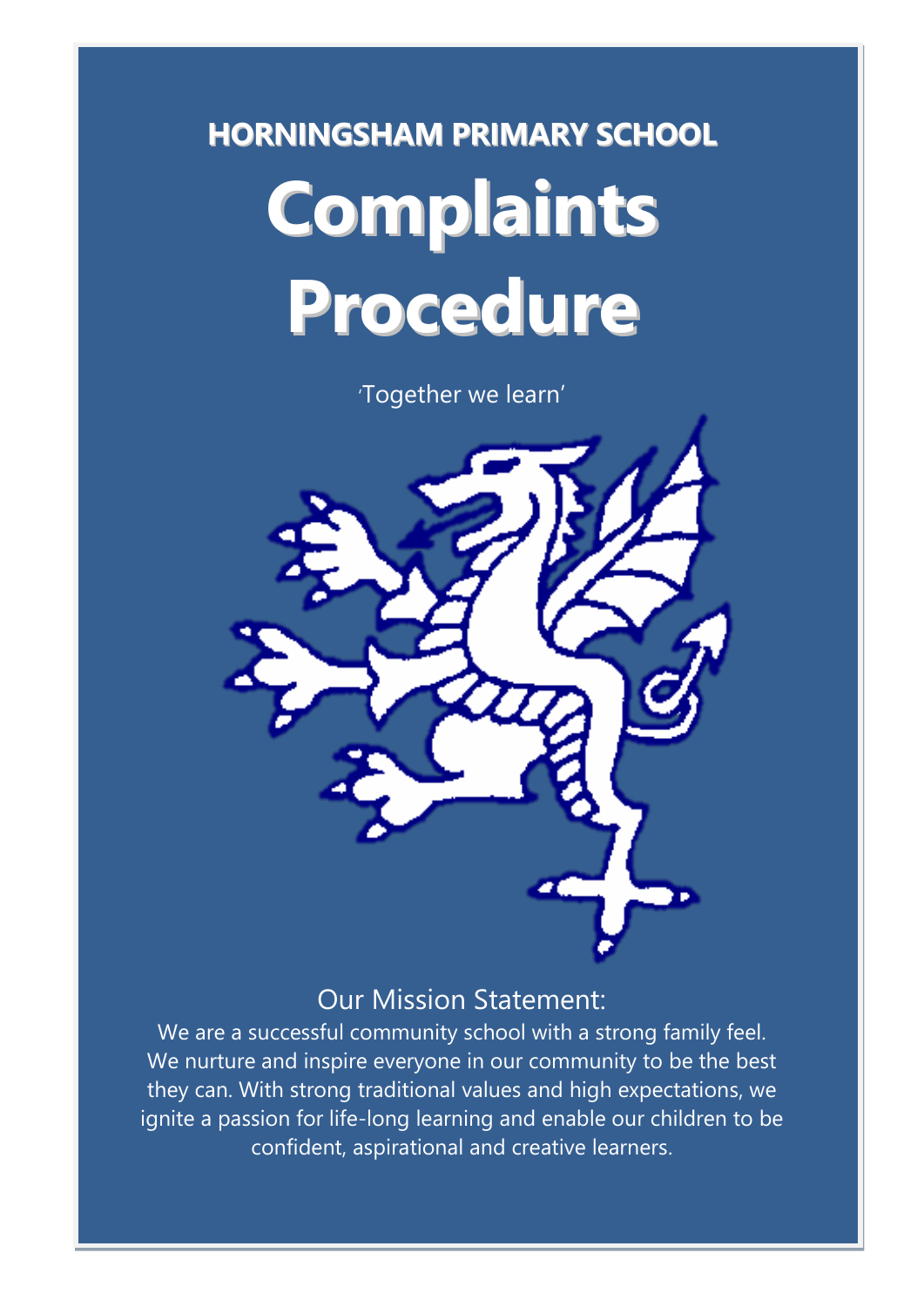### **Who can make a complaint?**

This complaints procedure is not limited to parents or carers of children that are registered at the school. Any person, including members of the public, may make a complaint to Horningsham Primary School about any provision of facilities or services that we provide. Unless complaints are dealt with under separate statutory procedures (such as appeals relating to exclusions or admissions), we will use this complaints procedure.

### **The difference between a concern and a complaint**

A concern may be defined as 'an expression of worry or doubt over an issue considered to be important for which reassurances are sought'. A complaint may be defined as 'an expression of dissatisfaction however made, about actions taken or a lack of action'.

It is in everyone's interest that concerns and complaints are resolved at the earliest possible stage. Many issues can be resolved informally, without the need to use the formal stages of the complaints procedure. Horningsham Primary School takes concerns seriously and will make every effort to resolve the matter as quickly as possible.

If you have difficulty discussing a concern with a particular member of staff, we will respect your views. In these cases, the Headteacher will refer you to another staff member. Similarly, if the member of staff directly involved feels unable to deal with a concern, the Headteacher will refer you to another staff member. The member of staff may be more senior but does not have to be. The ability to consider the concern objectively and impartially is more important.

We understand however, that there are occasions when people would like to raise their concerns formally. In this case, the Headteacher will attempt to resolve the issue internally, through the stages outlined within this complaints procedure.

### **How to raise a concern or make a complaint**

A concern or complaint can be made in person, in writing or by telephone. They may also be made by a third party acting on behalf on a complainant, as long as they have appropriate consent to do so.

Concerns should be raised with either the class teacher or headteacher. If the issue remains unresolved, the next step is to make a formal complaint.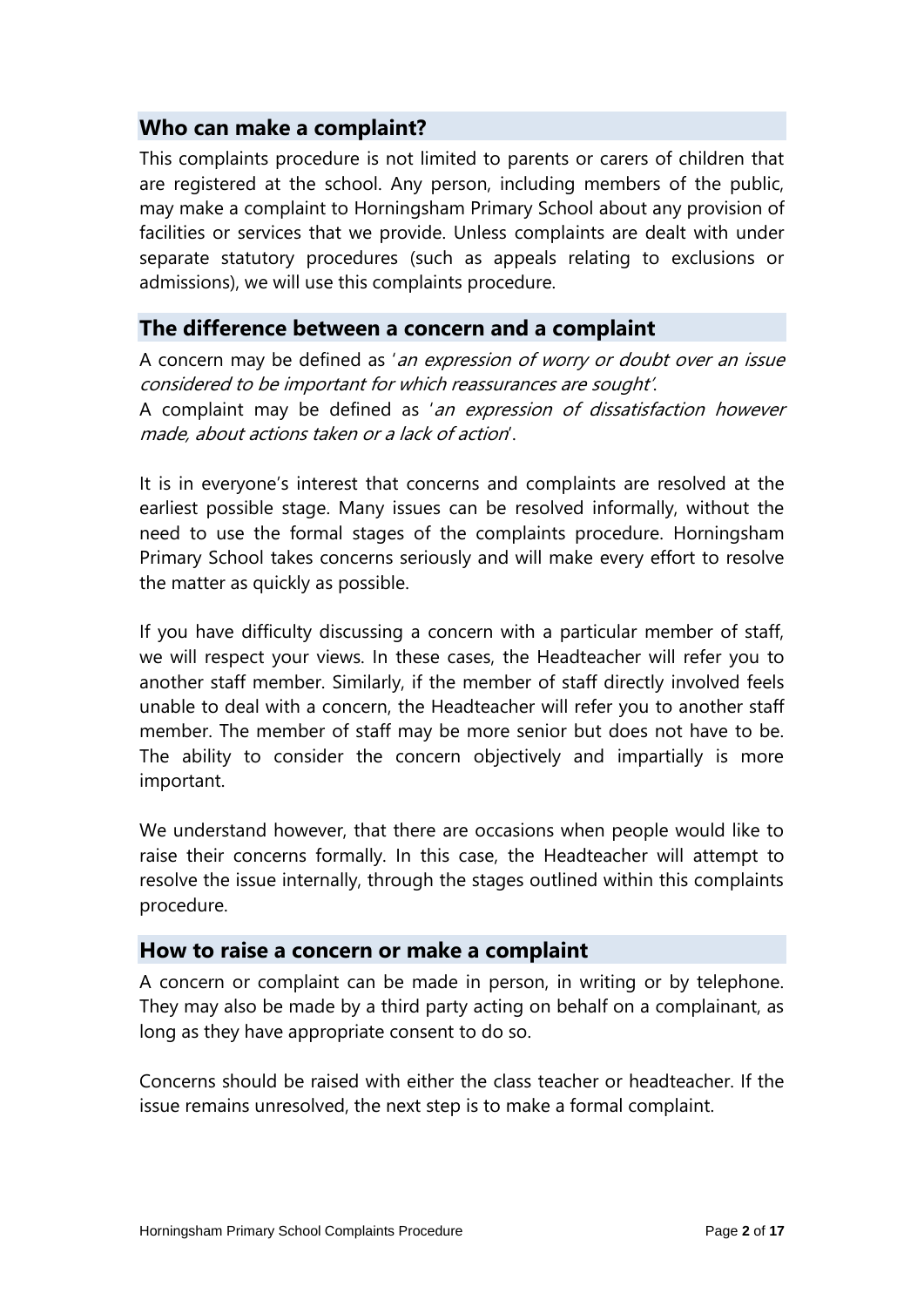Complainants should not approach individual governors to raise concerns or complaints. They have no power to act on an individual basis and it may also prevent them from considering complaints at Stage 2 of the procedure.

**Complaints against school staff** (except the headteacher) should be made in the first instance, to the **Headteacher** via the school office**.** Please mark them as Private and Confidential.

**Complaints that involve or are about the headteacher** should be addressed to **the Chair of Governors**, via the school office. Please mark them as Private and Confidential.

**Complaints about the Chair of Governors, any individual governor or the whole governing body** should be addressed to **Clerk to the Governing Body** via the school office. Please mark them as Private and Confidential.

For ease of use, a template complaint form is included at the end of this procedure. If you require help in completing the form, please contact the school office. You can also ask third party organisations like the Citizens Advice to help you.

In accordance with equality law, we will consider making reasonable adjustments if required, to enable complainants to access and complete this complaints procedure. For instance, providing information in alternative formats, assisting complainants in raising a formal complaint or holding meetings in accessible locations.

### **Anonymous complaints**

We will not normally investigate anonymous complaints. However, the headteacher or Chair of Governors, if appropriate, will determine whether the complaint warrants an investigation.

### **Time scales**

You must raise the complaint within three months of the incident or, where a series of associated incidents have occurred, within three months of the last of these incidents. We will consider complaints made outside of this time frame if exceptional circumstances apply.

### **Complaints received outside of term time**

We will consider complaints made outside of term time to have been received on the first school day after the holiday period.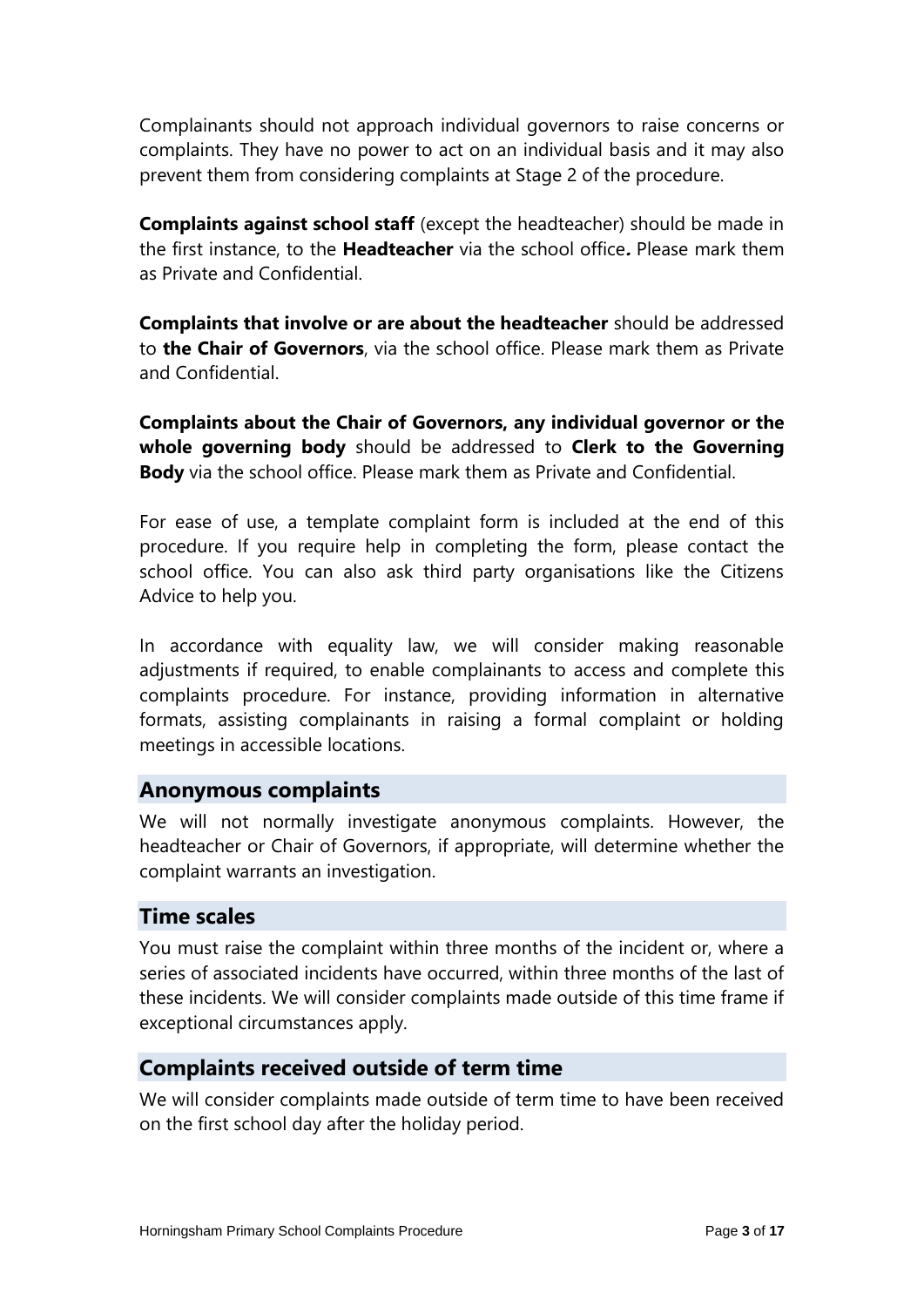### **Scope of this Complaints Procedure**

This procedure covers all complaints about any provision of community facilities or services by Horningsham Primary School other than complaints that are dealt with under other statutory procedures, including those listed below.

| <b>Exceptions</b>                                                                                                            | Who to contact                                                                                                                                                                                                                                                                                                                                                                                                                                                                                                                                                                               |
|------------------------------------------------------------------------------------------------------------------------------|----------------------------------------------------------------------------------------------------------------------------------------------------------------------------------------------------------------------------------------------------------------------------------------------------------------------------------------------------------------------------------------------------------------------------------------------------------------------------------------------------------------------------------------------------------------------------------------------|
| Admissions to schools<br>Statutory assessments of<br><b>Special Educational Needs</b><br>School re-organisation<br>proposals | about<br>admissions,<br>Concerns<br>statutory<br>assessments of Special Educational Needs, or<br>school re-organisation proposals should be<br>raised with Wiltshire Council.                                                                                                                                                                                                                                                                                                                                                                                                                |
| Matters likely to require a<br><b>Child Protection</b><br>Investigation                                                      | Complaints about child protection matters are<br>handled under our child protection<br>and<br>safeguarding policy and in accordance with<br>relevant statutory quidance.                                                                                                                                                                                                                                                                                                                                                                                                                     |
|                                                                                                                              | If you have serious concerns, you may wish to<br>contact the local authority designated officer<br>(LADO) who has local responsibility for<br>safeguarding or the Wiltshire Multi-Agency<br>Safeguarding Hub (MASH) 0300 4560108                                                                                                                                                                                                                                                                                                                                                             |
| Exclusion of children from<br>school*                                                                                        | Further information about raising concerns<br>exclusion<br>about<br>be<br>found<br>can<br>at:<br>www.gov.uk/school-discipline-<br>exclusions/exclusions.<br>*complaints about the application of the<br>behaviour policy can be made through the<br>school's complaints procedure.                                                                                                                                                                                                                                                                                                           |
| Whistleblowing                                                                                                               | We have an internal whistleblowing procedure<br>for all our employees, including temporary<br>staff and contractors.<br>The Secretary of State for Education is the<br>prescribed person for matters relating to<br>education for whistle-blowers in education<br>who do not want to raise matters direct with<br>their employer. Referrals can be made at:<br>www.education.gov.uk/contactus.<br>Volunteer staff who have concerns about our<br>school should complain through the school's<br>complaints procedure. You may also be able to<br>complain direct to the LA or the Department |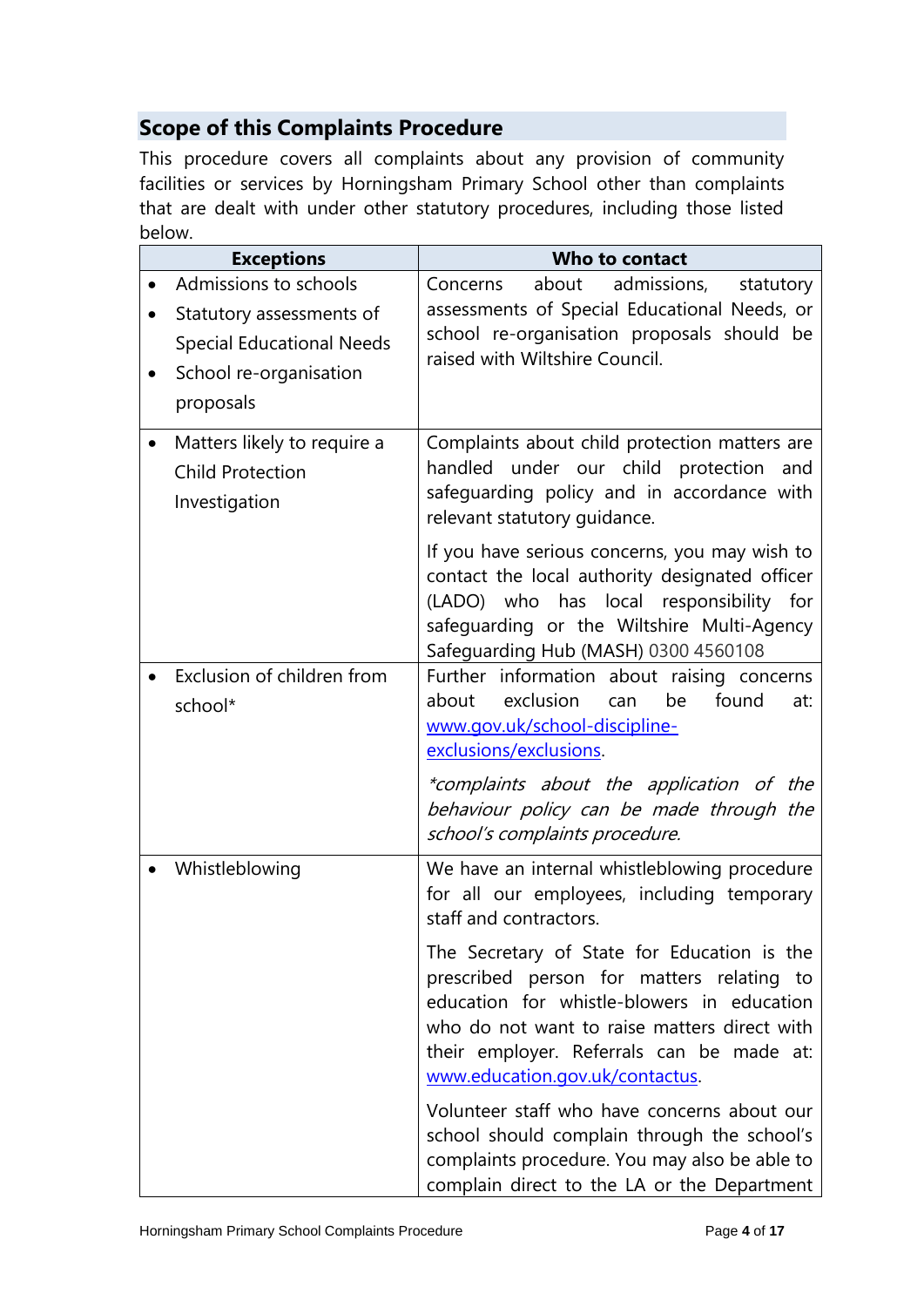|                                                                                                          | for Education (see link above), depending on<br>the substance of your complaint.                                                                                                                                   |  |  |
|----------------------------------------------------------------------------------------------------------|--------------------------------------------------------------------------------------------------------------------------------------------------------------------------------------------------------------------|--|--|
| • Staff grievances                                                                                       | Complaints from staff will be dealt with under<br>the school's internal grievance procedures.                                                                                                                      |  |  |
| • Staff conduct                                                                                          | Complaints about staff will be dealt with under<br>the school's internal disciplinary procedures, if<br>appropriate.                                                                                               |  |  |
|                                                                                                          | Complainants will not be informed of any<br>disciplinary action taken against a<br>staff<br>member as a result of a complaint. However,<br>the complainant will be notified that the<br>matter is being addressed. |  |  |
| Complaints about services<br>provided by other providers<br>who may use school<br>premises or facilities | Providers should have their own complaints<br>procedure to deal with complaints about<br>service. Please contact them direct.                                                                                      |  |  |
| National Curriculum -<br>content                                                                         | Please contact the Department for Education<br>at:<br>www.education.gov.uk/contactus                                                                                                                               |  |  |

If other bodies are investigating aspects of the complaint, for example the police, local authority (LA) safeguarding teams or Tribunals, this may impact on our ability to adhere to the timescales within this procedure or result in the procedure being suspended until those public bodies have completed their investigations.

If a complainant commences legal action against Horningsham Primary School in relation to their complaint, we will consider whether to suspend the complaints procedure in relation to their complaint until those legal proceedings have concluded.

### **Resolving complaints**

At each stage in the procedure, Horningsham Primary School wants to resolve the complaint. If appropriate, we will acknowledge that the complaint is upheld in whole or in part. In addition, we may offer one or more of the following:

- an explanation
- an admission that the situation could have been handled differently or better
- an assurance that we will try to ensure the event complained of will not recur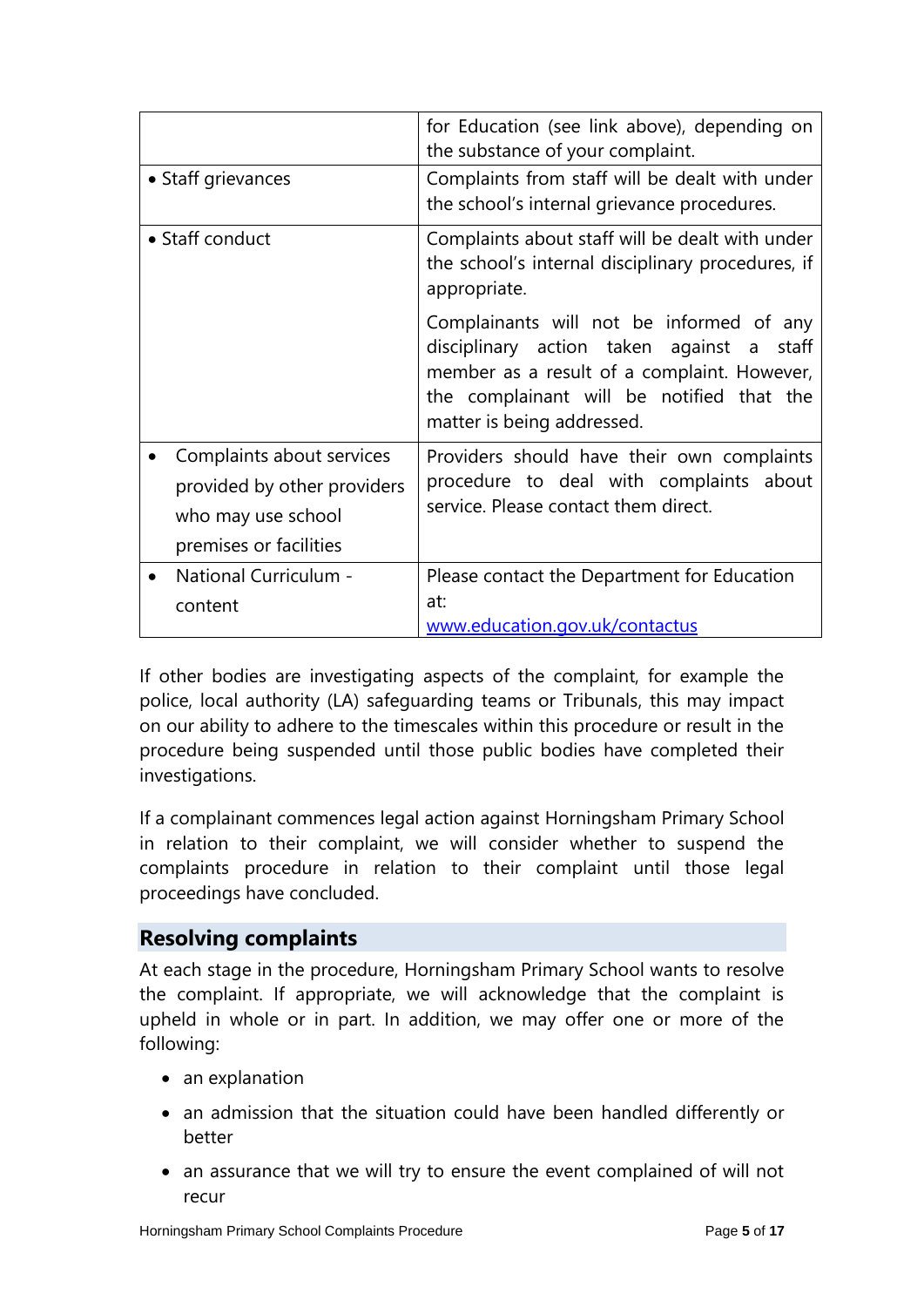- an explanation of the steps that have been or will be taken to help ensure that it will not happen again and an indication of the timescales within which any changes will be made
- an undertaking to review school policies in light of the complaint
- an apology.

### **Withdrawal of a Complaint**

If a complainant wants to withdraw their complaint, we will ask them to confirm this in writing.

### **STAGE 1**

**Formal complaints must be made to the headteacher** (unless they are about the headteacher or a governor/ governing body), via the school office. This may be done in person, in writing (using the Complaint Form), or by telephone.

Where a complaint has been made in person or by telephone, the complainant will be asked to complete a complaint form. The headteacher will record the date the complaint is received and will acknowledge receipt of the complaint form in writing (either by letter or email) within 5 school days.

Within this response, the headteacher will seek to clarify the nature of the complaint, ask what remains unresolved and what outcome the complainant would like to see. The headteacher can consider whether a face to face meeting is the most appropriate way of doing this.

Note: The headteacher may delegate the investigation to another member of the school's senior leadership team but not the decision to be taken.

### **During the investigation, the headteacher (or investigator) will:**

- if necessary, interview those involved in the matter and/or those complained of, allowing them to be accompanied if they wish
- keep a written record of any meetings/interviews in relation to their investigation.

At the conclusion of their investigation, the headteacher will provide a formal written response within 15 school days of the date of receipt of the complaint.

If the headteacher is unable to meet this deadline, they will provide the complainant with an update and revised response date.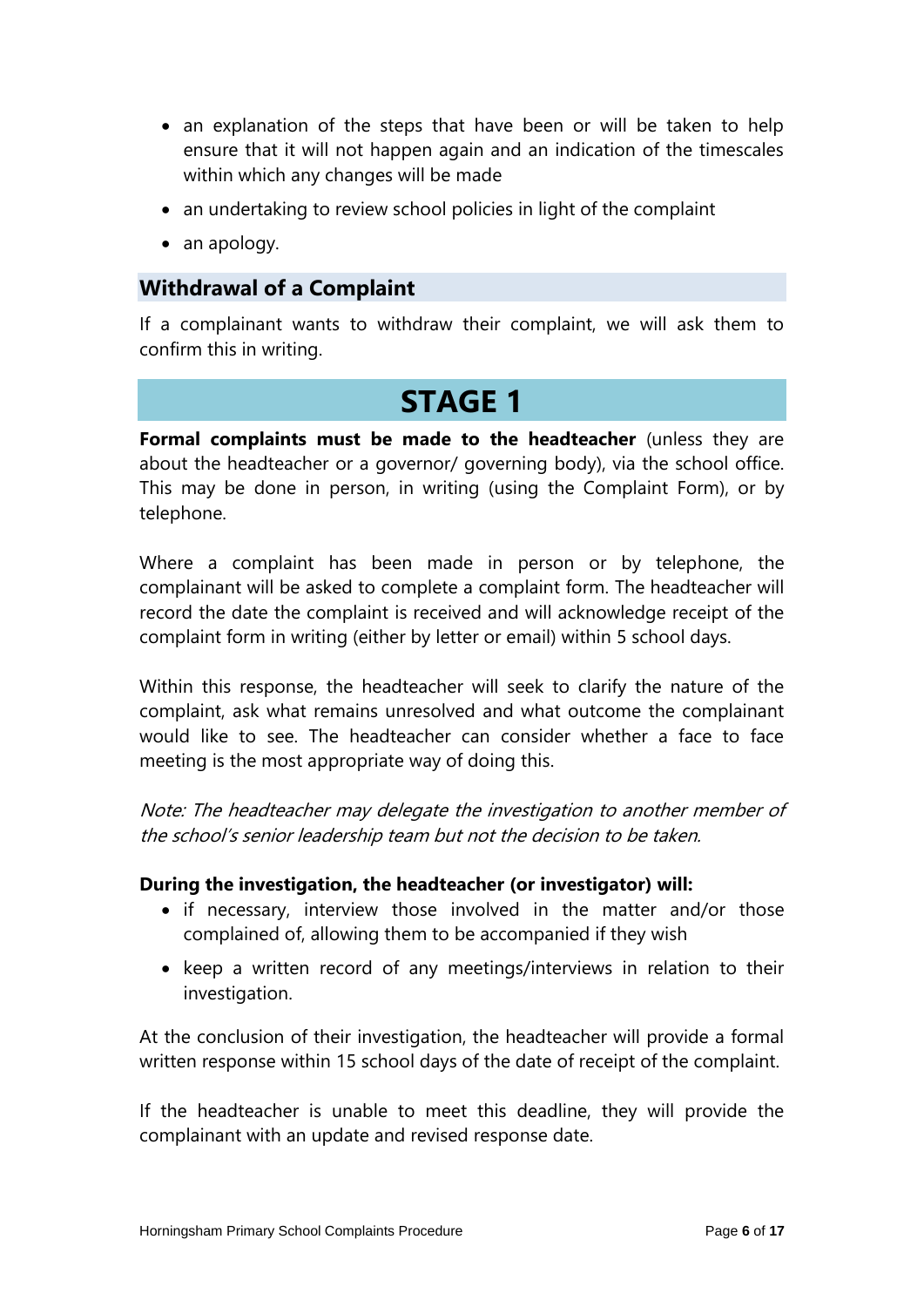The response will detail any actions taken to investigate the complaint and provide a full explanation of the decision made and the reason(s) for it. Where appropriate, it will include details of actions Horningsham Primary School will take to resolve the complaint.

The headteacher will advise the complainant of how to escalate their complaint should they remain dissatisfied with the outcome of Stage 1.

If the complaint is about the headteacher, or a member of the governing body (including the Chair or Vice-Chair), a suitably skilled governor will be appointed to complete all the actions at Stage 1.

**Formal complaints about the headteacher must be made to the Chair of Governors** via the school office. This may be done in person, in writing (preferably on the Complaint Form), or by telephone.

**Formal complaints about a governor/ the governors must be made to the Clerk of the Governing Body** via the school office. This may be done in person, in writing (preferably on the Complaint Form), or by telephone.

If the complaint is:

- jointly about the Chair and Vice Chair or
- the entire governing body or
- the majority of the governing body

Stage 1 will be considered by an independent investigator appointed by the governing body. At the conclusion of their investigation, the independent investigator will provide a formal written response.

### **STAGE 2**

If the complainant is dissatisfied with the outcome at Stage 1 and wishes to take the matter further, they can escalate the complaint to Stage  $2 - a$ meeting with members of the governing body's complaints committee, which will be formed of the first three, impartial, governors available. This is the final stage of the complaints procedure.

A request to escalate to Stage 2 must be made to the Clerk, via the school office, within 5 school days of receipt of the Stage 1 response.

The Clerk will record the date the complaint is received and acknowledge receipt of the complaint in writing (either by letter or email) within 5 school days.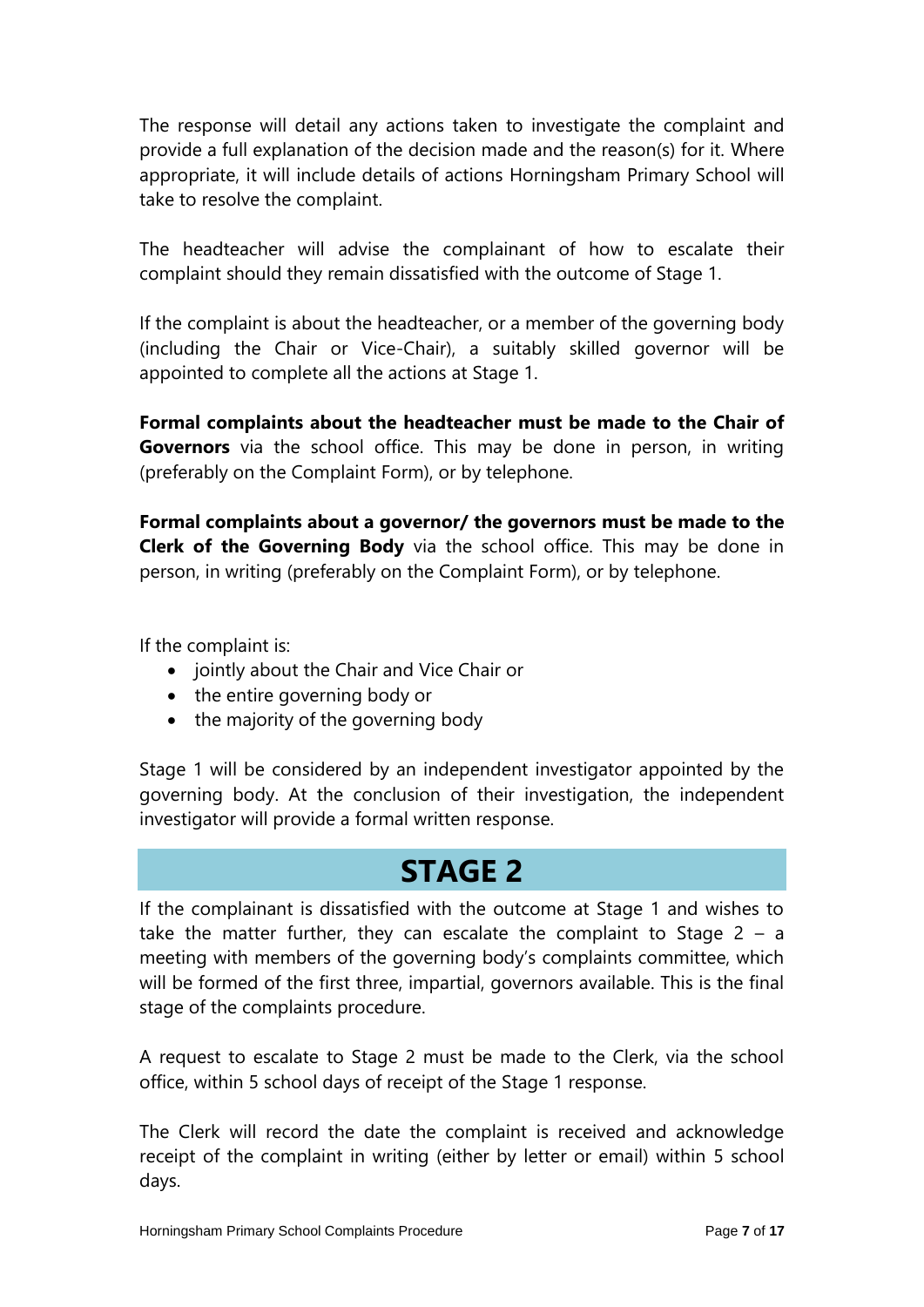Requests received outside of this time frame will only be considered if exceptional circumstances apply.

The Clerk will write to the complainant to inform them of the date of the meeting. They will aim to convene a meeting within 15 school days of receipt of the Stage 2 request. If this is not possible, the Clerk will provide an anticipated date and keep the complainant informed.

If the complainant rejects the offer of three proposed dates, without good reason, the Clerk will decide when to hold the meeting. It will then proceed in the complainant's absence on the basis of written submissions from both parties.

The complaints committee will consist of at least three governors with no prior involvement or knowledge of the complaint. Prior to the meeting, they will decide amongst themselves who will act as the Chair of the Complaints Committee. If there are fewer than three governors from Horningsham Primary School available, the Clerk will source any additional, independent governors through another local school or through their LA's Governor Services team, in order to make up the committee. Alternatively, an entirely independent committee may be convened to hear the complaint at Stage 2.

The committee will decide whether to deal with the complaint by inviting parties to a meeting or through written representations, but in making their decision they will be sensitive to the complainant's needs.

If the complainant is invited to attend the meeting, they may bring someone along to provide support. This can be a relative or friend. Generally, we do not encourage either party to bring legal representatives to the committee meeting. However, there may be occasions when legal representation is appropriate.

For instance, if a school employee is called as a witness in a complaint meeting, they may wish to be supported by union and/or legal representation. Note: Complaints about staff conduct will not generally be handled under this complaints procedure. Complainants will be advised that any staff conduct complaints will be considered under staff disciplinary procedures, if appropriate, but outcomes will not be shared with them. Representatives from the media are not permitted to attend.

### **At least 10 school days before the meeting, the Clerk will:**

 confirm and notify the complainant of the date, time and venue of the meeting, ensuring that, if the complainant is invited, the dates are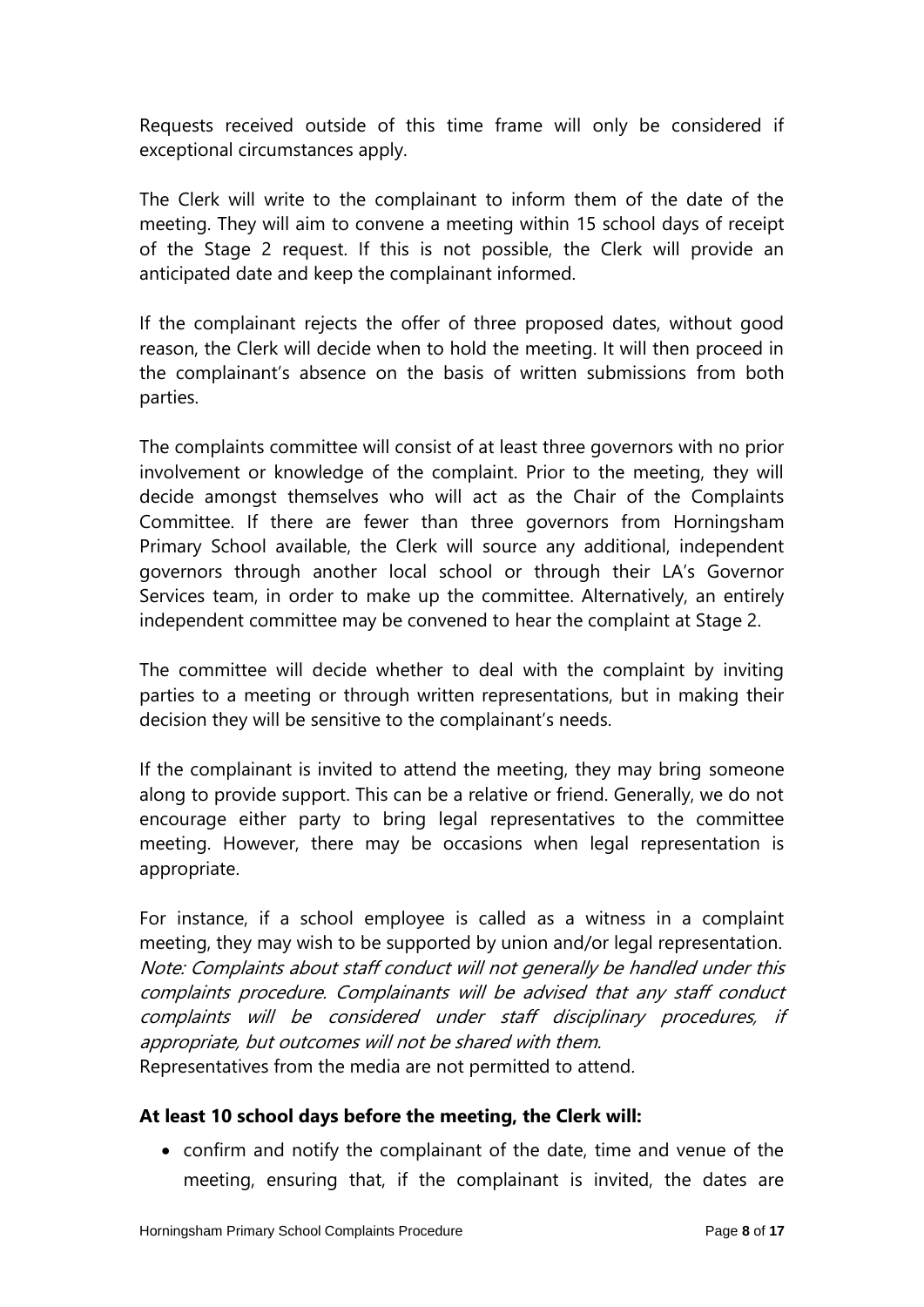convenient to all parties and that the venue and proceedings are accessible

• request copies of any further written material to be submitted to the committee at least 5 school days before the meeting.

Any written material will be circulated to all parties at least 3 school days before the date of the meeting. The committee will not normally accept, as evidence, recordings of conversations that were obtained covertly and without the informed consent of all parties being recorded.

The committee will also not review any new complaints at this stage or consider evidence unrelated to the initial complaint to be included. New complaints must be dealt with from Stage 1 of the procedure.

The meeting will be held in private. Electronic recordings of meetings or conversations are not normally permitted unless a complainant's own disability or special needs require it. Prior knowledge and consent of all parties attending must be sought before meetings or conversations take place. Consent will be recorded in any minutes taken.

The committee will consider the complaint and all the evidence presented.

The committee can:

- **uphold the complaint in whole or in part**
- **dismiss the complaint in whole or in part**.

If the complaint is upheld in whole or in part, the committee will:

- **decide on the appropriate action to be taken to resolve the complaint**
- **where appropriate, recommend changes to the school's systems or procedures to prevent similar issues in the future.**

The Chair of the Committee will provide the complainant and Headteacher with a full explanation of their decision and the reason(s) for it, in writing, within 10 school days.

The letter to the complainant will include details of how to contact the Department for Education if they are dissatisfied with the way their complaint has been handled by Horningsham Primary School.

If the complaint is:

• jointly about the Chair and Vice Chair or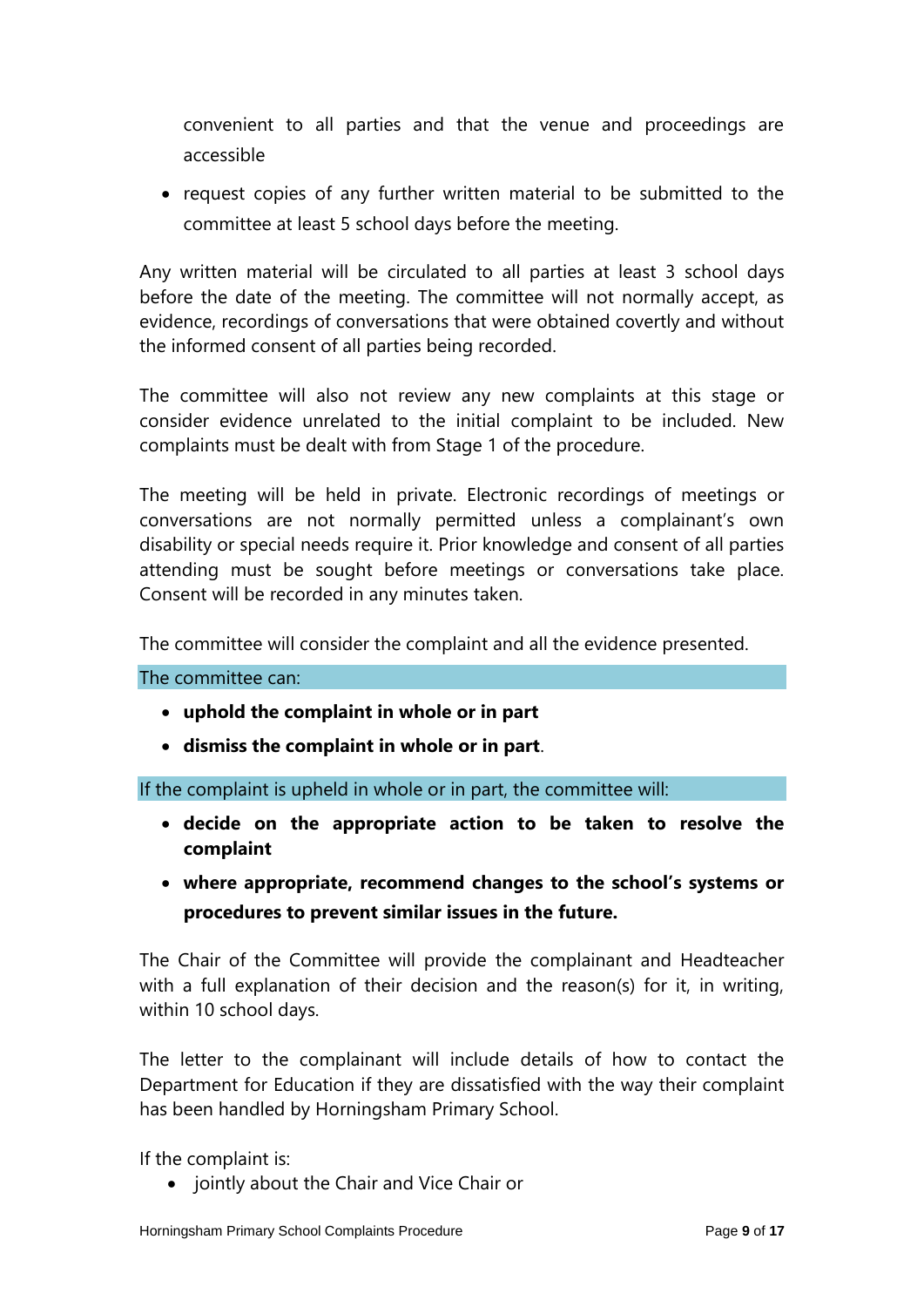- the entire governing body or
- the majority of the governing body

Stage 2 will be heard by a committee of independent governors.

The response will detail any actions taken to investigate the complaint and provide a full explanation of the decision made and the reason(s) for it. Where appropriate, it will include details of actions Horningsham Primary School will take to resolve the complaint.

The response will also advise the complainant of how to escalate their complaint should they remain dissatisfied.

### **Next Steps**

If the complainant believes the school did not handle their complaint in accordance with the published complaints procedure or they acted unlawfully or unreasonably in the exercise of their duties under education law, they can contact the Department for Education after they have completed Stage 2.

The Department for Education will not normally reinvestigate the substance of complaints or overturn any decisions made by Horningsham Primary School They will consider whether Horningsham Primary School has adhered to education legislation and any statutory policies connected with the complaint.

The complainant can refer their complaint to the Department for Education online at: [www.education.gov.uk/contactus,](http://www.education.gov.uk/contactus) by telephone on: 0370 000 2288 or by writing to:

Department for Education Piccadilly Gate Store Street Manchester M1 2WD.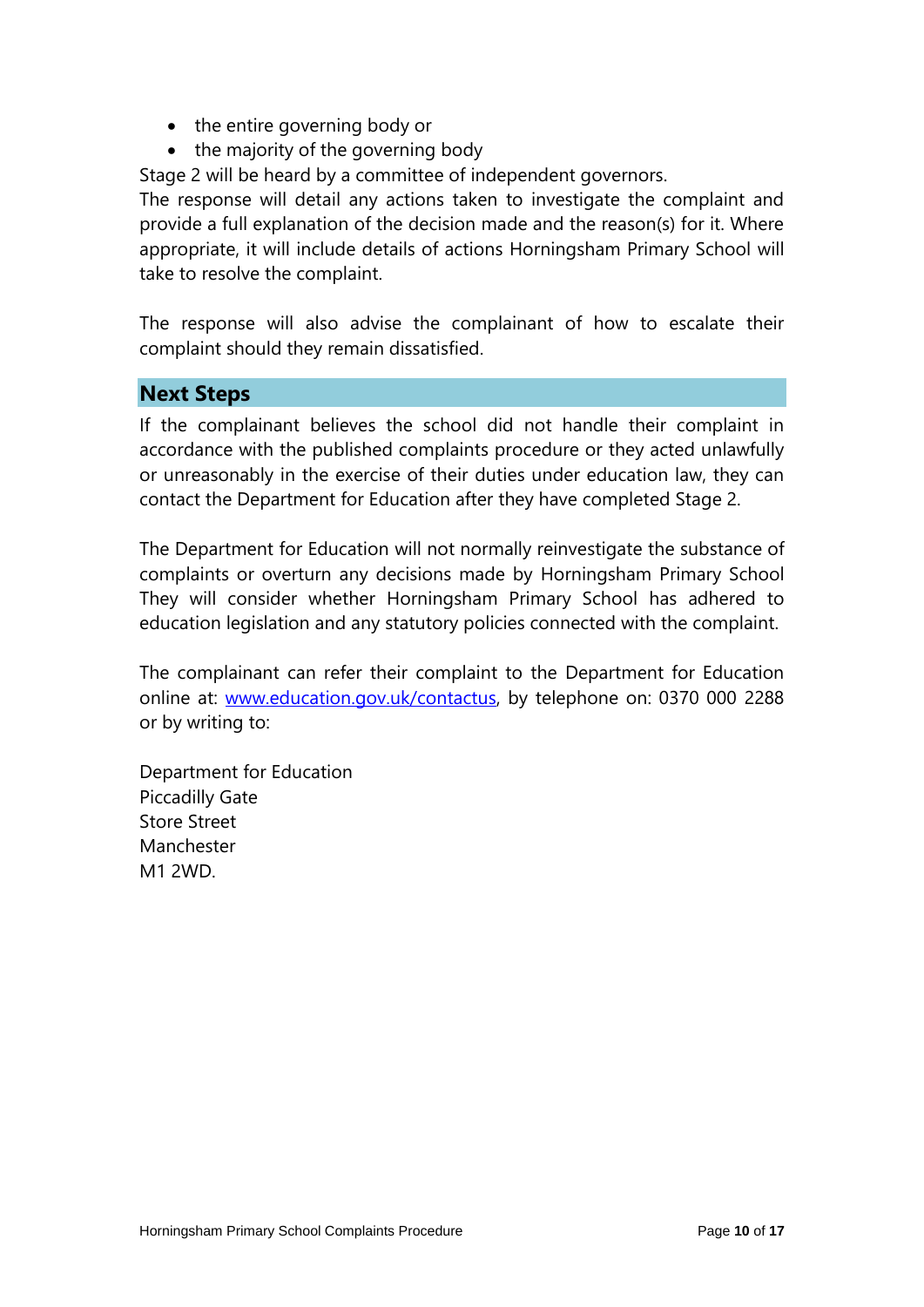### **HORNINGSHAM PRIMARY SCHOOL COMPLAINT FORM**

### **Please complete and return\* to**

- Headteacher for all complaints
- Or, Chair of Governors for a complaint about the headteacher
- Or, Clerk to the Governors for a complaint about a governor/ the governing body.

who will acknowledge receipt and explain what action will be taken. \*Via the School Office marked 'Private and Confidential'.

| Your Name:                         |                                                                          |                         |                        |  |
|------------------------------------|--------------------------------------------------------------------------|-------------------------|------------------------|--|
| Pupil's Name                       |                                                                          | Your relationship to    |                        |  |
| (if relevant)                      |                                                                          | the pupil (if relevant) |                        |  |
| Address:                           |                                                                          |                         | <b>Contact Details</b> |  |
|                                    |                                                                          | Daytime<br>Telephone    |                        |  |
|                                    |                                                                          | Evening<br>Telephone    |                        |  |
| Postcode:                          |                                                                          | email                   |                        |  |
|                                    | Please give details of your complaint, including whether you have spoken |                         |                        |  |
| to anybody at the school about it. |                                                                          |                         |                        |  |
|                                    |                                                                          |                         |                        |  |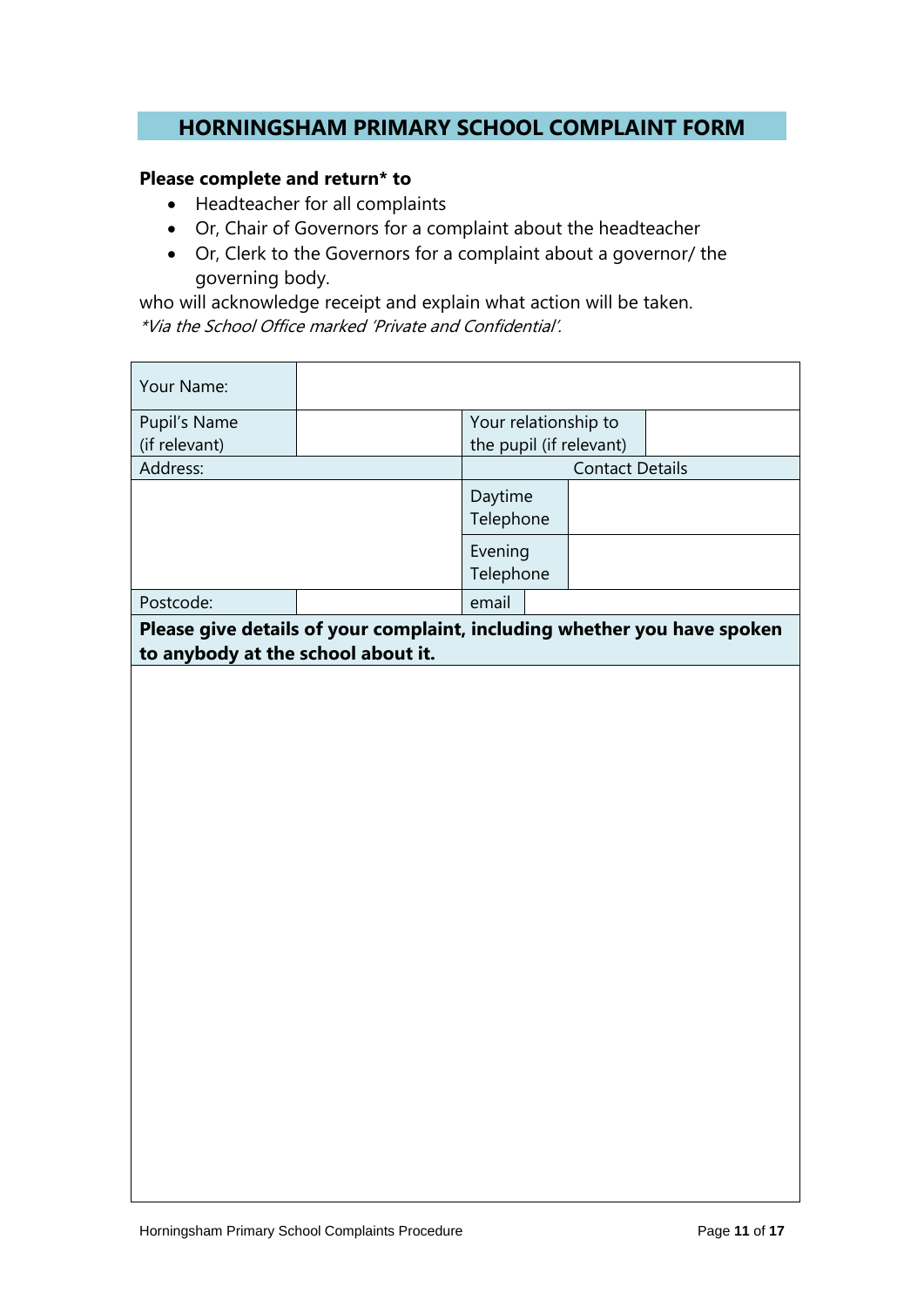| What actions do you feel might resolve the problem at this stage? |  |       |  |
|-------------------------------------------------------------------|--|-------|--|
|                                                                   |  |       |  |
|                                                                   |  |       |  |
|                                                                   |  |       |  |
|                                                                   |  |       |  |
|                                                                   |  |       |  |
|                                                                   |  |       |  |
|                                                                   |  |       |  |
|                                                                   |  |       |  |
|                                                                   |  |       |  |
|                                                                   |  |       |  |
|                                                                   |  |       |  |
|                                                                   |  |       |  |
|                                                                   |  |       |  |
|                                                                   |  |       |  |
|                                                                   |  |       |  |
|                                                                   |  |       |  |
|                                                                   |  |       |  |
|                                                                   |  |       |  |
| Are you attaching any paperwork? If so, please give details.      |  |       |  |
|                                                                   |  |       |  |
|                                                                   |  |       |  |
|                                                                   |  |       |  |
|                                                                   |  |       |  |
|                                                                   |  |       |  |
|                                                                   |  |       |  |
| Signature:                                                        |  | Date: |  |

| <b>Official use</b>           |  |  |
|-------------------------------|--|--|
| Date acknowledgement sent:    |  |  |
| By who:                       |  |  |
| <b>Complaint referred to:</b> |  |  |
| Date:                         |  |  |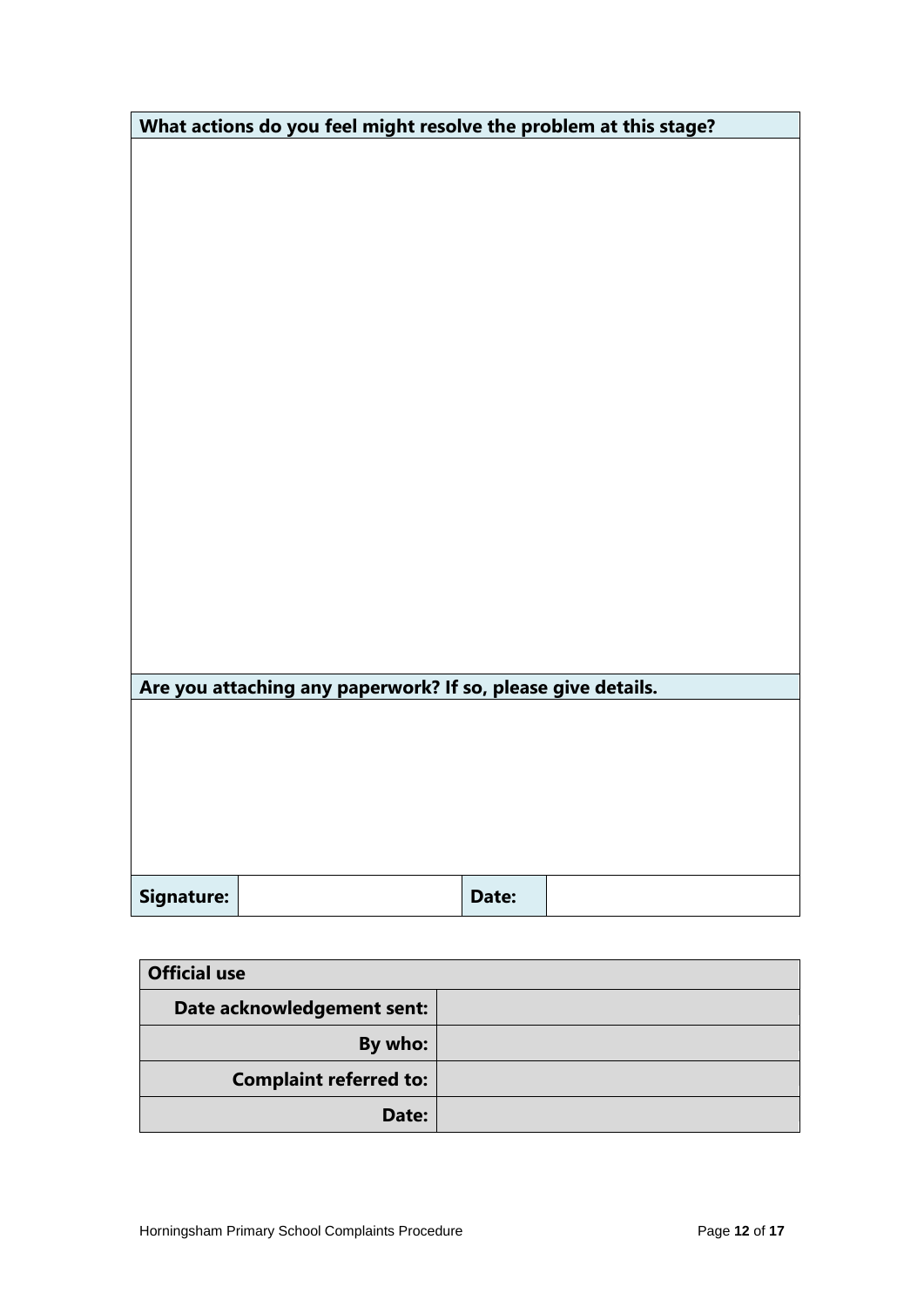### **Roles and Responsibilities**

### **Complainant**

The complainant will receive a more effective response to the complaint if they:

- explain the complaint in full as early as possible
- co-operate with the school in seeking a solution to the complaint
- respond promptly to requests for information or meetings or in agreeing the details of the complaint
- ask for assistance as needed
- treat all those involved in the complaint with respect
- refrain from publicising the details of their complaint on social media and respect confidentiality.

### **Investigator**

The investigator's role is to establish the facts relevant to the complaint by:

- providing a comprehensive, open, transparent and fair consideration of the complaint through:
	- o sensitive and thorough interviewing of the complainant to establish what has happened and who has been involved
	- o interviewing staff and children/young people and other people relevant to the complaint
	- o consideration of records and other relevant information
	- o analysing information
- liaising with the complainant and the complaints co-ordinator as appropriate to clarify what the complainant feels would put things right.

The investigator should:

- conduct interviews with an open mind and be prepared to persist in the questioning
- keep notes of interviews or arrange for an independent note taker to record minutes of the meeting
- ensure that any papers produced during the investigation are kept securely pending any appeal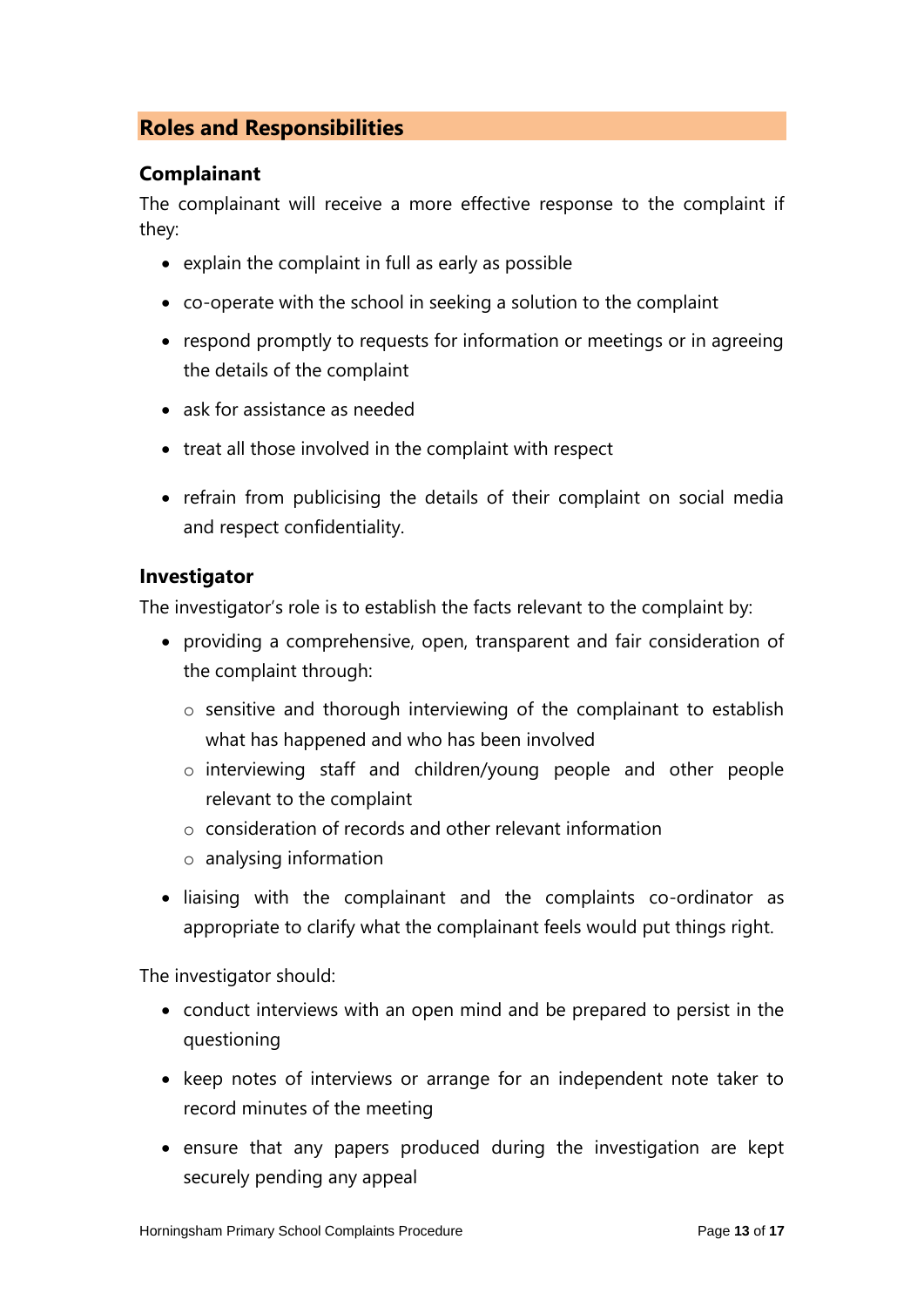- be mindful of the timescales to respond
- prepare a comprehensive report for the headteacher or complaints committee that sets out the facts, identifies solutions and recommends courses of action to resolve problems.

The headteacher or complaints committee will then determine whether to uphold or dismiss the complaint and communicate that decision to the complainant, providing the appropriate escalation details.

**Complaints Co-ordinator** (this could be the headteacher / designated complaints governor or other staff member providing administrative support) The complaints co-ordinator should:

- ensure that the complainant is fully updated at each stage of the procedure
- liaise with staff members, headteacher, Chair of Governors, Clerk and LAs (if appropriate) to ensure the smooth running of the complaints procedure
- be aware of issues regarding:
	- o sharing third party information
	- o additional support. This may be needed by complainants when making a complaint including interpretation support or where the complainant is a child or young person
- keep records.

### **Clerk to the Governing Body**

The Clerk is the contact point for the complainant and the committee and should:

- ensure that all people involved in the complaint procedure are aware of their legal rights and duties, including any under legislation relating to school complaints, education law, the Equality Act 2010, the Freedom of Information Act 2000, the Data Protection Act (DPA) 2018 and the General Data Protection Regulations (GDPR)
- set the date, time and venue of the meeting, ensuring that the dates are convenient to all parties (if they are invited to attend) and that the venue and proceedings are accessible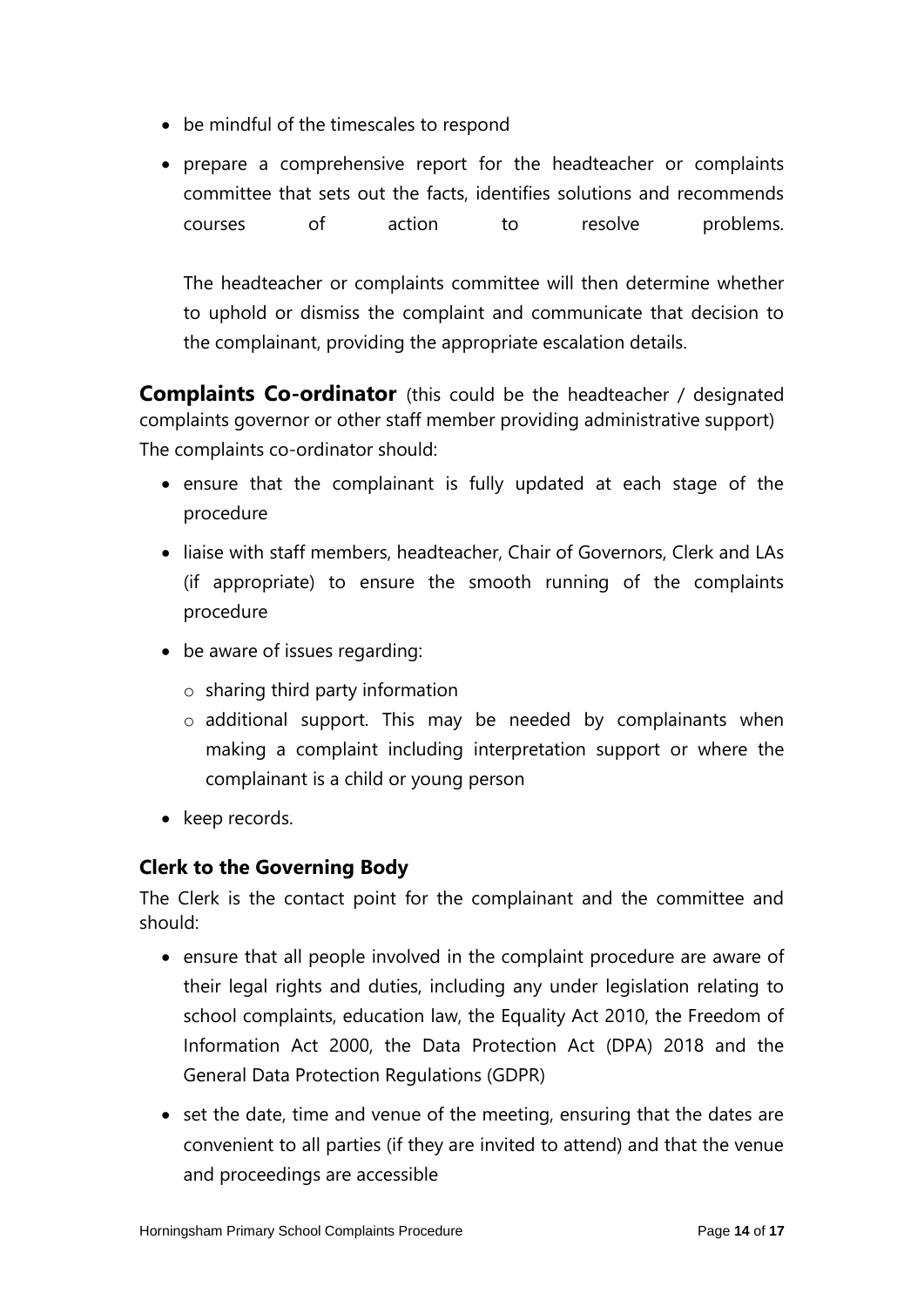- collate any written material relevant to the complaint (for example; stage 1 paperwork, school and complainant submissions) and send it to the parties in advance of the meeting within an agreed timescale
- record the proceedings
- $\bullet$  circulate the minutes of the meeting
- notify all parties of the committee's decision.

### **Committee Chair**

The committee's chair, who is nominated in advance of the complaint meeting, and should be ensure that:

- both parties are asked (via the Clerk) to provide any additional information relating to the complaint by a specified date in advance of the meeting
- the meeting is conducted in an informal manner, is not adversarial, and that, if all parties are invited to attend, everyone is treated with respect and courtesy
- complainants who may not be used to speaking at such a meeting are put at ease. This is particularly important if the complainant is a child/young person
- the remit of the committee is explained to the complainant
- written material is seen by everyone in attendance, provided it does not breach confidentiality or any individual's rights to privacy under the DPA 2018 or GDPR.

If a new issue arises it would be useful to give everyone the opportunity to consider and comment upon it; this may require a short adjournment of the meeting

- both the complainant and the school are given the opportunity to make their case and seek clarity, either through written submissions ahead of the meeting or verbally in the meeting itself
- the issues are addressed
- key findings of fact are made
- the committee is open-minded and acts independently
- no member of the committee has an external interest in the outcome of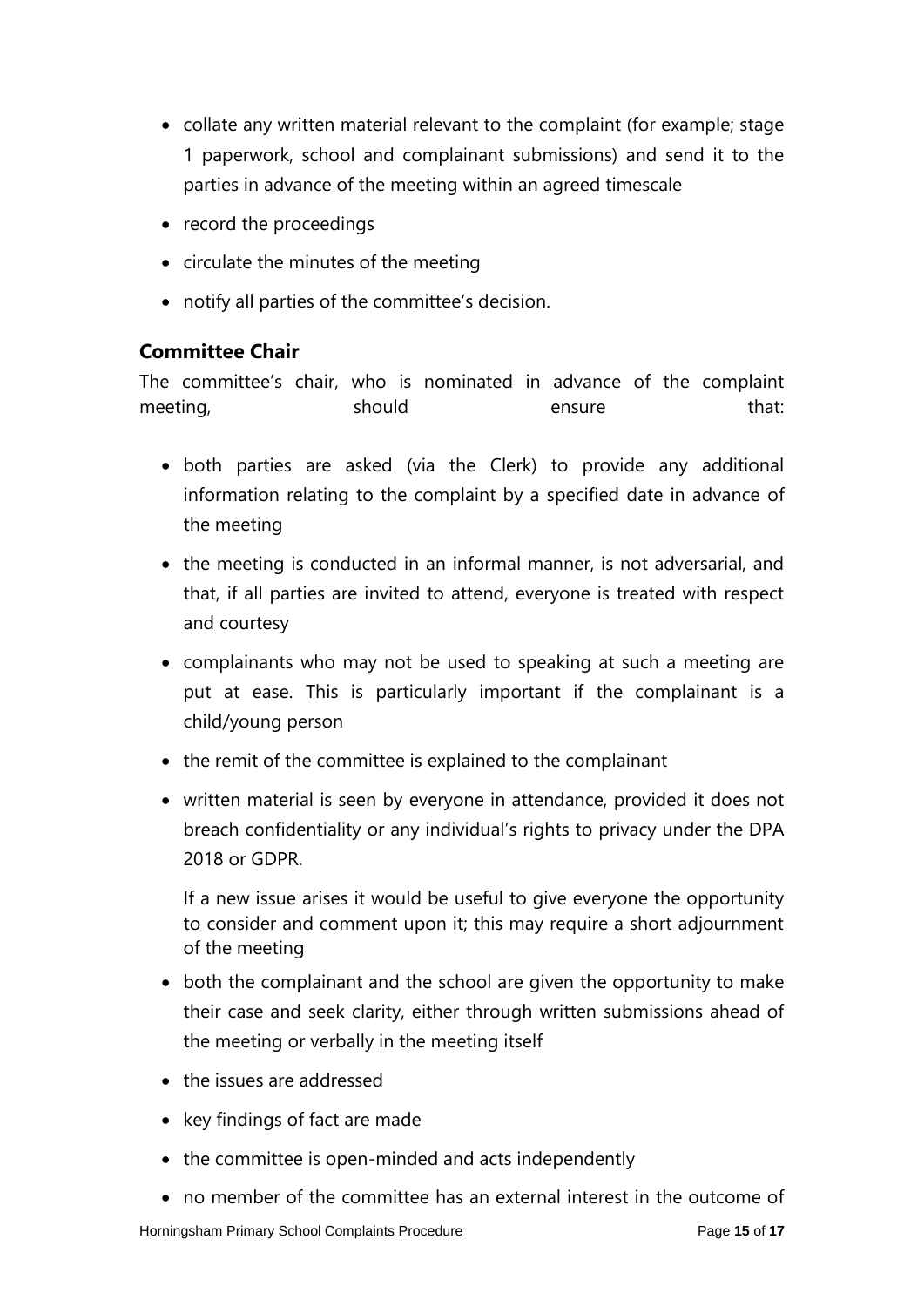the proceedings or any involvement in an earlier stage of the procedure

- the meeting is minuted
- they liaise with the Clerk (and complaints co-ordinator, if the school has one).

### **Committee Member**

Committee members should be aware that:

• the meeting must be independent and impartial, and should be seen to be so

No governor may sit on the committee if they have had a prior involvement in the complaint or in the circumstances surrounding it.

• the aim of the meeting should be to resolve the complaint and achieve reconciliation between the school and the complainant

We recognise that the complainant might not be satisfied with the outcome if the meeting does not find in their favour. It may only be possible to establish the facts and make recommendations.

many complainants will feel nervous and inhibited in a formal setting

Parents/carers often feel emotional when discussing an issue that affects their child.

 extra care needs to be taken when the complainant is a child/young person and present during all or part of the meeting

Careful consideration of the atmosphere and proceedings should ensure that the child/young person does not feel intimidated.

The committee should respect the views of the child/young person and give them equal consideration to those of adults.

If the child/young person is the complainant, the committee should ask in advance if any support is needed to help them present their complaint. Where the child/young person's parent is the complainant, the committee should give the parent the opportunity to say which parts of the meeting, if any, the child/young person needs to attend.

However, the parent should be advised that agreement might not always be possible if the parent wishes the child/young person to attend a part of the meeting that the committee considers is not in the child/young person's best interests.

• the welfare of the child/young person is paramount.